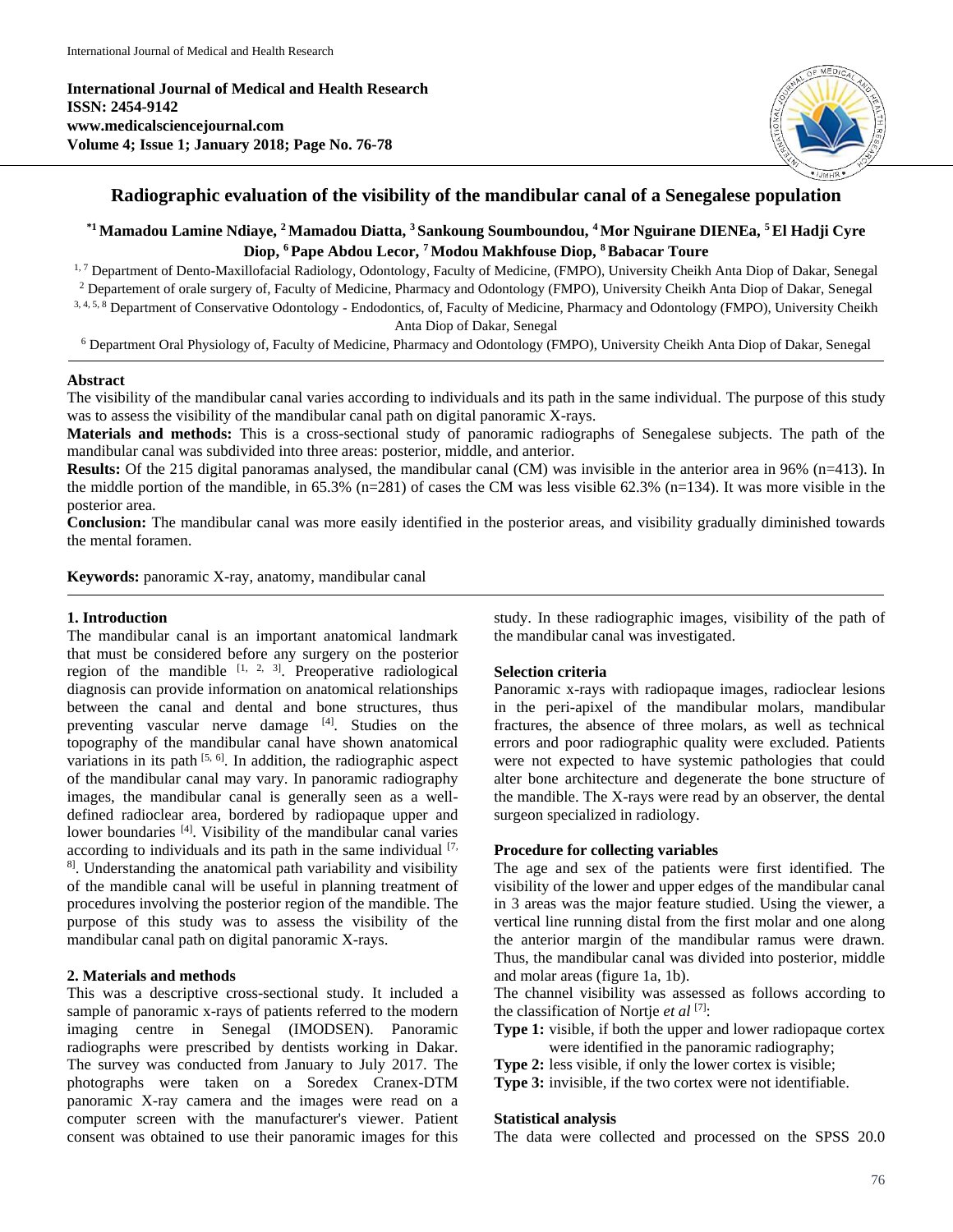software. The results were expressed as a percentage and actual. The Kruskal-Wallis test was used to examine the difference in visibility between the right and left sides. The pvalue was less than  $0.5$  ( $p<0.5$ ).

#### **3. Results & Discussion Results**

A total of 215 digital panoramic radiographs of Senegalese subjects were selected to assess the topography of the lower dental canal. The results show a predominance of the female sex with 53.5% (n=115) and men accounted for 46.5% (n=100) of the sample. The average age was  $35 \pm 21$  with a minimum of 16 and à maximum of 80.

Of the 215 digital panoramas analysed, more than 200 showed that the lower dental canal was invisible in the anterior area of the mandible on the left and right, i. e. 96% (n=413) on average. However, CM was less visible en 3.9% (n=14) of cases on average (Table 1). In the middle portion of the mandible, en 65.3% (n=281) of cases the mandibular canal (CM) was less visible to the left 62.3% (n=134) and to the right 68.4% (n=147) and in more than  $25.3\%$  (n=109) of cases it was invisible. However, in more than 9.3% (n=40) of the cases, the DTA was visible (Table 2). In the posterior sector, in 25.6% (n=110) of cases the inferior dental canal was visible on the left and right and in 66% (n=284) of cases it was less visible (Table 2). No significant differences were found in the visibility of the CM between the right and left sides of the CM (Table 1, 2, 3). Visibility was not correlated in this study by sex and age ( $p=0.5$ ,  $p=0.1$ ).

### **Discussion**

Visibility of the mandibular canal path was studied in this study on panoramic X-rays. The results showed the variation in channel visualization throughout the normal anatomical path. Panoramic radiography remains the most widely used complementary examination in anatomical exploration of the mandible, dental surgery wisdom, implantology in tumour and infectious pathologies. It provides a global vision of the anatomical structures of the facial mass on a spread out plane. The topographic survey of the lower dental canal in the panoramic radiography shows a clear radioclear line bordered by two radiopaque lines on either side of the canal. It originates at the mandibular vertical branch and follows in apical position the alignment of the teeth of the arch and finishes its course in the premolar region through the chin foramen. The results of this study showed that the posterior 1/3 portion was more visible with the reading of the two lower and upper cortical ducts of the canal in 25.6% (n=110), followed by the intermediate portion of 9.3% (n=40). Compared to the literature, these results confirm the variability in the visibility of the lower dental canal as a function of individuals and portions studied in panoramic radiography. Nemati *et al* <sup>[9]</sup> on 249 toothed Iranian subjects, the lowest visibility was localized at the anterior portion and the two canal corticals were sharper in the posterior 1/3, with no correlation with age and sex. In this study, the mandibular canal was invisible in 96.6% of the sites examined in the first molar region on panoramic radiographs.

Low visibility of the mandibular canal wall on a panoramic xray may indicate reduced bone trabeculation [10] or at the limits

of panoramic x-ray, such as artefacts related to superimposed anatomical structures of different densities. Volume tomography with conical or cone beam CT (CBCT) or CT scans are sectional techniques that allow for clearer anatomical exploration. Jung *et al* [8] showed that the mandibular canal had generally satisfactory visibility on CBCT cross-sectional images in most cases. The mandibular canal was clearly visible in 50.4% of the examined sites in the first molar region on CBCT images and was probably visible in 41.4%. De Oliveira-Santos et al [11] reported that in CBCT cross-sectional images of the anterior portion, corticalization of the mandibular canal was observed in 59% of the hemimandibules and in 23% of cases, the canal was not corticalized but could be visualized. Radiographic diagnosis of a disease requires precise knowledge of anatomical markers and natural structures. Sometimes borders are seen only partially or not *et al* <sup>[12]</sup>. In maxillofacial surgeries, the mandibular canal is considered a reference anatomical structure. Extraction of the third mandibular molar, implant surgery, orthognatic surgery and treatment of mandibular fractures are high-risk cases of damage to the mandibular canal and lower alveolar nerve [13]. The proximity of molar roots to the mandibular canal can cause an injury to the lower alveolar nerve when these teeth are extracted [9]. Excessive instrumentation or overfilling in the mandibular premolars or molars during endodontic treatment can cause nerve damage. Orthodontic movements of the posterior mandibular teeth can put pressure on the lower alveolar canal and even paresthesia [14]. Poor assessment of the dental canal on panoramic x-rays can lead to post-traumatic trigeminal neuropathic pain after surgery, implant placement, invoice processing or endodontic mandible treatment.

### **4. Tables and Figures**





**Fig 1:** 1a: Diagram of a mandible dividing the mandibular canal by vertical lines with 3 sections (posterior, middle and anterior) 1b: view of the mandibular canal on panoramic x-ray.

**Table 1:** Visibility of the mandibular canal in the anterior portion of the mandible